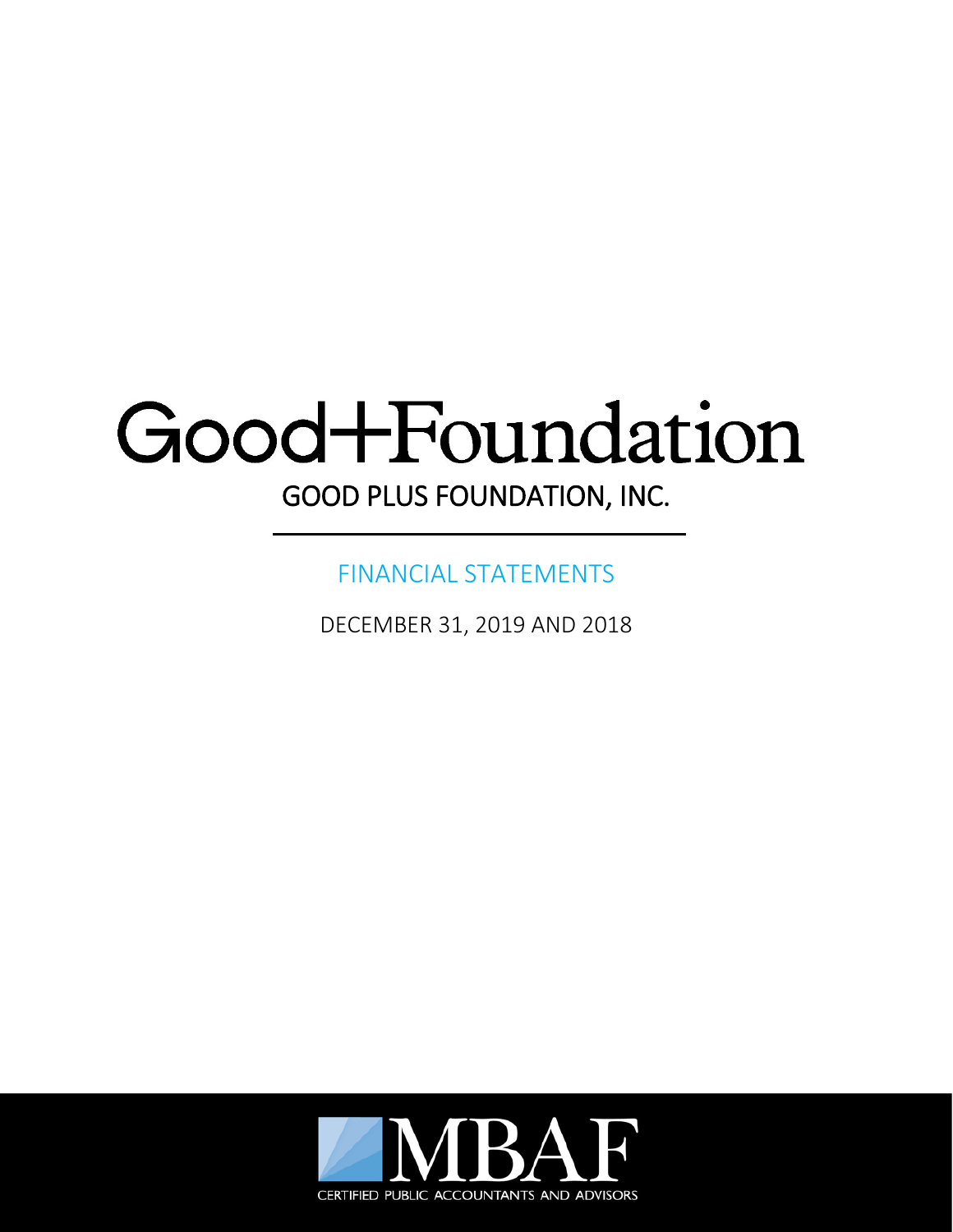## **TABLE OF CONTENTS**

| INDEPENDENT AUDITOR'S REPORT                         | $1 - 2$  |
|------------------------------------------------------|----------|
| FINANCIAL STATEMENTS:                                |          |
| <b>Statements of Financial Position</b>              | 3        |
| <b>Statements of Activities</b>                      | 4        |
| Statement of Functional Expenses – December 31, 2019 | 5        |
| Statement of Functional Expenses - December 31, 2018 | 6        |
| <b>Statements of Cash Flows</b>                      | 7        |
| Notes to Financial Statements                        | $8 - 17$ |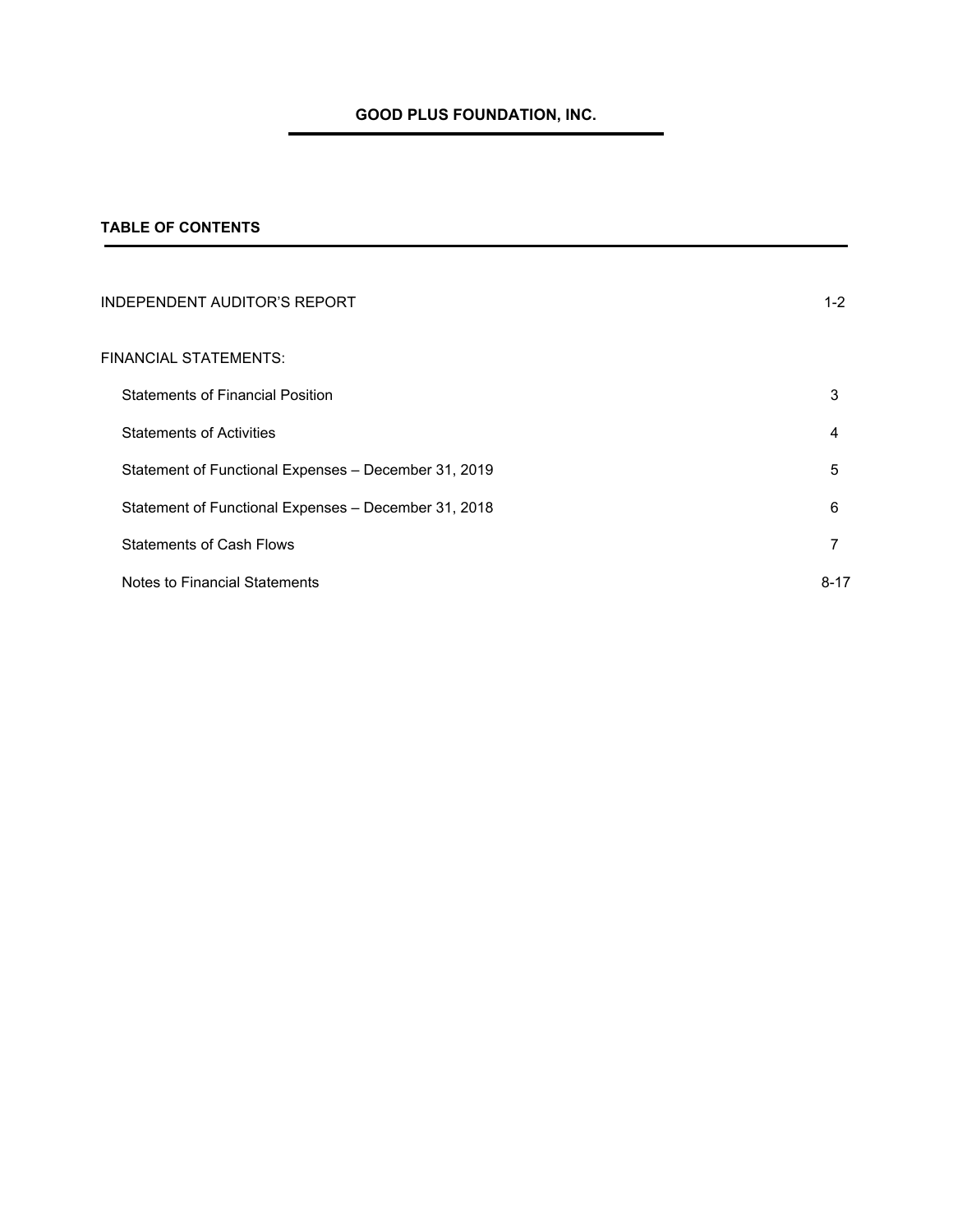

## **INDEPENDENT AUDITOR'S REPORT**

To the Board of Directors Good Plus Foundation, Inc.

#### *Report on the Financial Statements*

We have audited the accompanying financial statements of Good Plus Foundation, Inc. (the "Organization"), which comprise the statements of financial position as of December 31, 2019 and 2018, and the related statements of activities, functional expenses, and cash flows for the years then ended, and the related notes to the financial statements.

#### *Management's Responsibility for the Financial Statements*

Management is responsible for the preparation and fair presentation of these financial statements in accordance with accounting principles generally accepted in the United States of America; this includes the design, implementation, and maintenance of internal control relevant to the preparation and fair presentation of financial statements that are free from material misstatement, whether due to fraud or error.

#### *Auditor's Responsibility*

Our responsibility is to express an opinion on these financial statements based on our audits. We conducted our audits in accordance with auditing standards generally accepted in the United States of America. Those standards require that we plan and perform the audits to obtain reasonable assurance about whether the financial statements are free of material misstatement.

An audit involves performing procedures to obtain audit evidence about the amounts and disclosures in the financial statements. The procedures selected depend on the auditor's judgment, including the assessment of the risks of material misstatement of the financial statements, whether due to fraud or error. In making those risk assessments, the auditor considers internal control relevant to the entity's preparation and fair presentation of the financial statements in order to design audit procedures that are appropriate in the circumstances, but not for the purpose of expressing an opinion on the effectiveness of the entity's internal control. Accordingly, we express no such opinion. An audit also includes evaluating the appropriateness of accounting policies used and the reasonableness of significant accounting estimates made by management, as well as evaluating the overall presentation of the financial statements.

We believe that the audit evidence we have obtained is sufficient and appropriate to provide a basis for our audit opinion.

An independent member of Baker Tilly International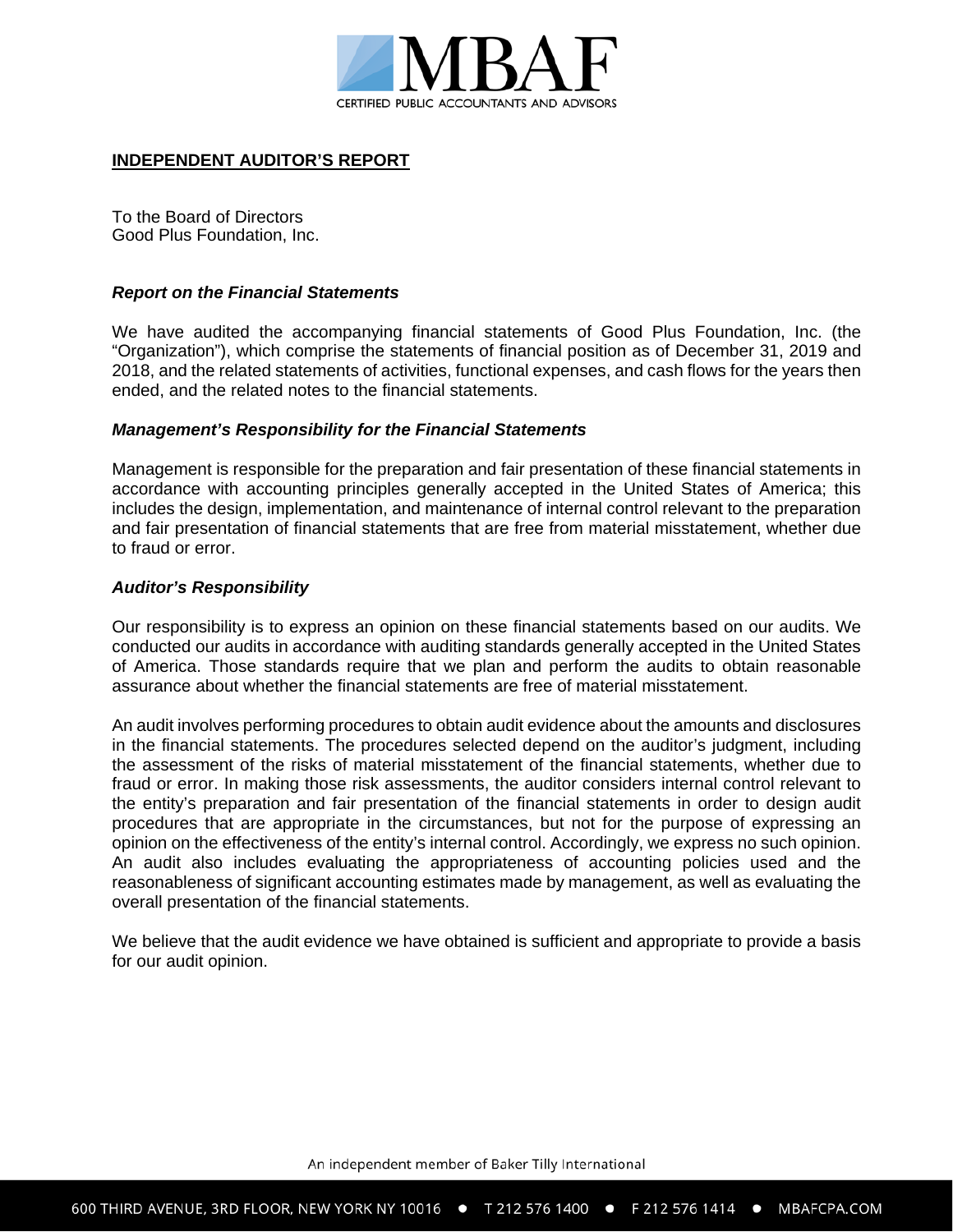

## *Opinion*

In our opinion, the financial statements referred to above present fairly, in all material respects, the financial position of Good Plus Foundation, Inc. as of December 31, 2019 and 2018, and the changes in its net assets and its cash flows for the years then ended in accordance with accounting principles generally accepted in the United States of America.

MBAF CPAS, LLC

New York, NY April 30, 2020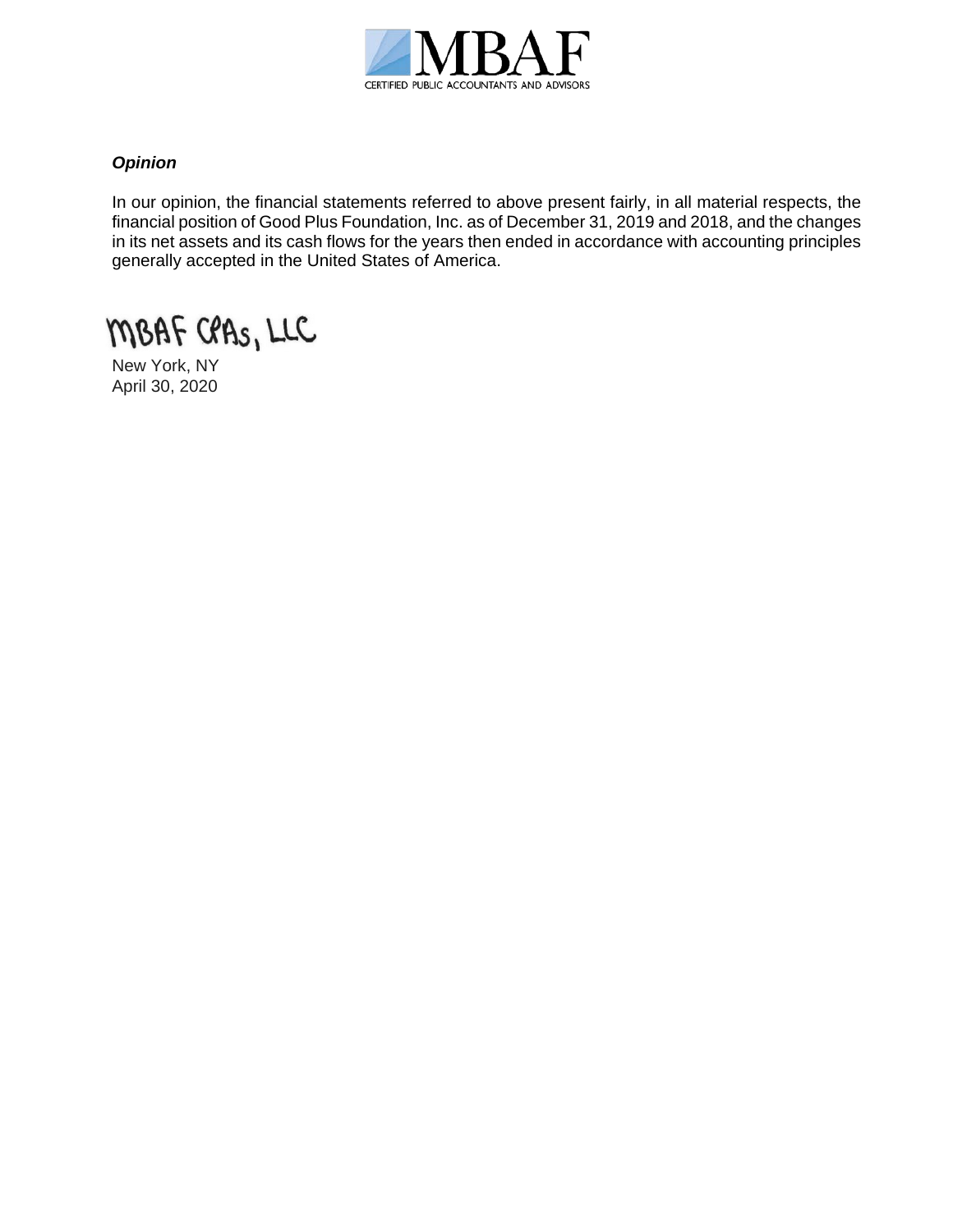STATEMENTS OF FINANCIAL POSITION DECEMBER 31, 2019 AND 2018

| <b>ASSETS</b>                                                                                                                                                                                            | 2019 |                                                                                       |    | 2018                                                                                   |  |  |
|----------------------------------------------------------------------------------------------------------------------------------------------------------------------------------------------------------|------|---------------------------------------------------------------------------------------|----|----------------------------------------------------------------------------------------|--|--|
| Cash and cash equivalents<br>Investments<br>Certificate of deposit, at cost<br>Contributions receivable<br>Inventory<br>Prepaid expenses and other assets<br>Property and equipment, net<br>Website, net | \$   | 898,564<br>2,606,232<br>303,374<br>135,000<br>2,363,233<br>46,007<br>19,026<br>30,000 |    | 1,604,745<br>1,710,956<br>300,000<br>11,550<br>1,021,935<br>37,502<br>23,023<br>20,000 |  |  |
|                                                                                                                                                                                                          |      | 6,401,436                                                                             | \$ | 4,729,711                                                                              |  |  |
| <b>LIABILITIES AND NET ASSETS</b>                                                                                                                                                                        |      |                                                                                       |    |                                                                                        |  |  |
| <b>LIABILITIES</b><br>Accounts payable and accrued expenses                                                                                                                                              | \$   | 190,339                                                                               | \$ | 49,257                                                                                 |  |  |
| <b>NET ASSETS</b><br>Without donor restrictions<br>With donor restrictions                                                                                                                               |      | 6,085,556<br>125,541                                                                  |    | 4,657,877<br>22,577                                                                    |  |  |
|                                                                                                                                                                                                          |      | 6,211,097                                                                             |    | 4,680,454                                                                              |  |  |
|                                                                                                                                                                                                          | S    | 6,401,436                                                                             | S  | 4,729,711                                                                              |  |  |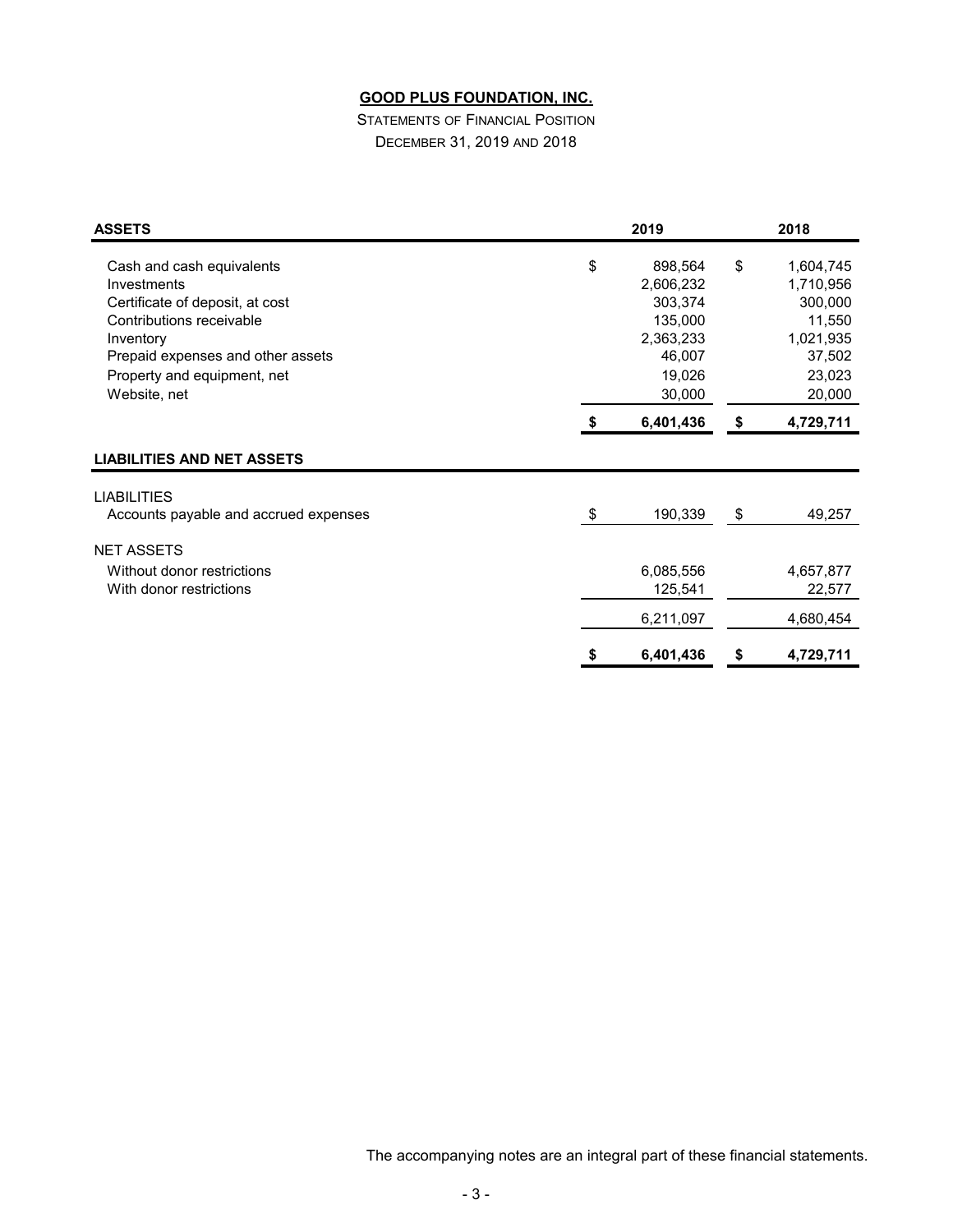STATEMENTS OF ACTIVITIES

FOR THE YEARS ENDED DECEMBER 31, 2019 AND 2018

|                                                                    | 2019            | 2018            |
|--------------------------------------------------------------------|-----------------|-----------------|
| CHANGES IN NET ASSETS WITHOUT DONOR RESTRICTIONS                   |                 |                 |
| Contributions                                                      | \$<br>1,722,259 | \$<br>1,344,902 |
| Contributions in-kind                                              | 8,133,537       | 6,706,051       |
| Special events income, net of expenses                             |                 |                 |
| of \$143,416 and \$1,168,759 in 2019 and 2018, respectively        | 484,108         | 2,061,221       |
| Investment income (loss)                                           | 358,730         | (145, 170)      |
|                                                                    | 10,698,634      | 9,967,004       |
| NET ASSETS RELEASED FROM RESTRICTIONS                              |                 |                 |
| Satisfaction of program restrictions                               | 87,036          | 228,953         |
| TOTAL REVENUES, GAINS AND OTHER SUPPORT WITHOUT DONOR RESTRICTIONS | 10,785,670      | 10,195,957      |
| <b>EXPENSES</b>                                                    |                 |                 |
| Program                                                            | 8,106,513       | 8,870,897       |
| General and administrative                                         | 536,559         | 516,096         |
| Fundraising                                                        | 714,919         | 586,516         |
|                                                                    | 9,357,991       | 9,973,509       |
| CHANGE IN NET ASSETS WITHOUT DONOR RESTRICTIONS                    | 1,427,679       | 222,448         |
| CHANGES IN NET ASSETS WITH DONOR RESTRICTIONS                      |                 |                 |
| Contributions                                                      | 190,000         | 218,949         |
| Net assets released from restrictions                              | (87,036)        | (228, 953)      |
| INCREASE (DECREASE) IN NET ASSETS WITH DONOR RESTRICTIONS          | 102,964         | (10,004)        |
| <b>CHANGE IN NET ASSETS</b>                                        | 1,530,643       | 212,444         |
| NET ASSETS - BEGINNING OF YEAR                                     | 4,680,454       | 4,468,010       |
| NET ASSETS - END OF YEAR                                           | \$<br>6,211,097 | 4,680,454<br>\$ |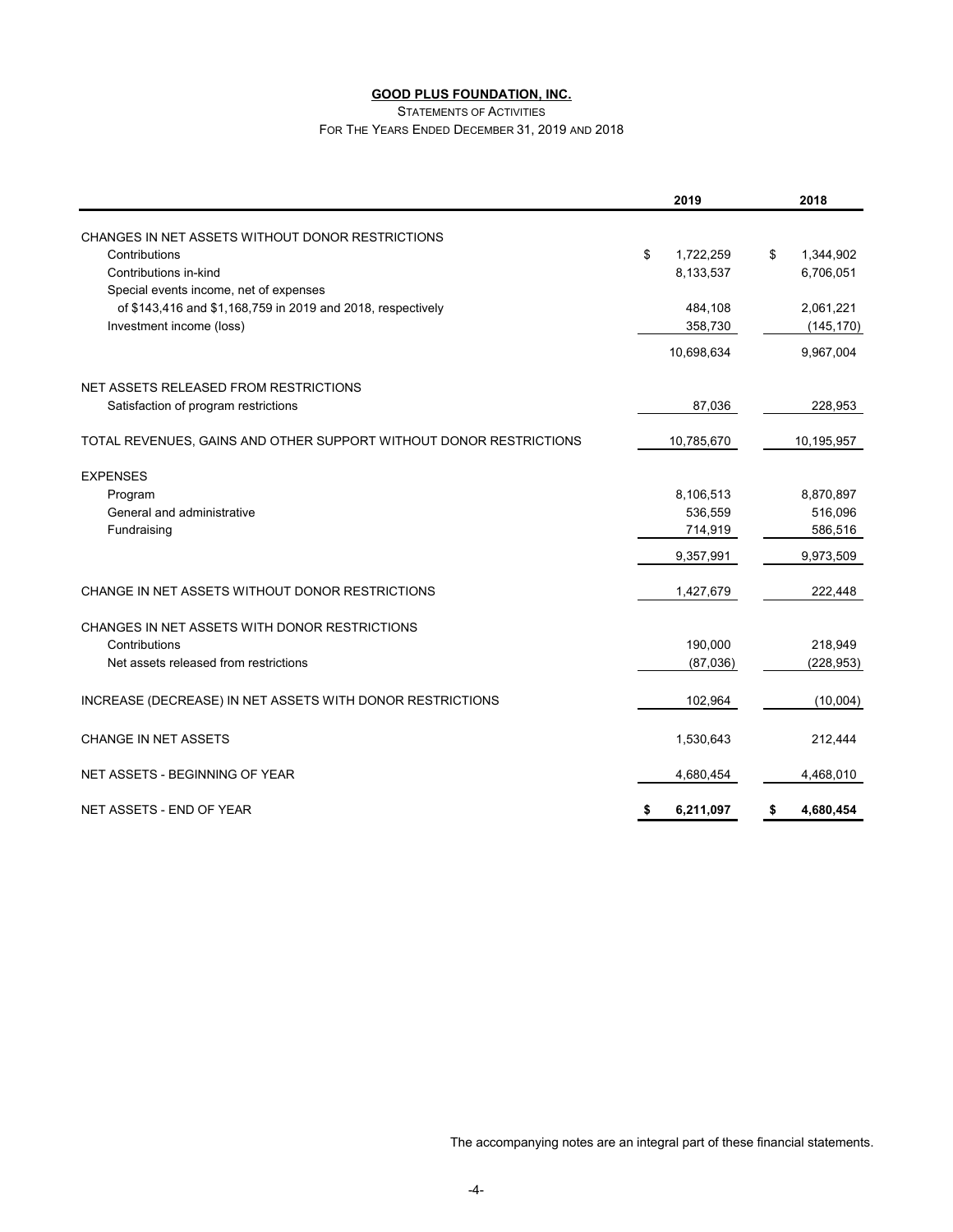STATEMENT OF FUNCTIONAL EXPENSES FOR THE YEAR ENDED DECEMBER 31, 2019

|                                   | Program         | <b>General and</b><br><b>Administrative</b> | <b>Fundraising</b> | <b>Total</b>    |
|-----------------------------------|-----------------|---------------------------------------------|--------------------|-----------------|
| <b>FUNCTIONAL EXPENSES</b>        |                 |                                             |                    |                 |
| <b>Salaries</b>                   | \$<br>656,805   | \$<br>242,196                               | \$<br>367,174      | \$<br>1,266,175 |
| Payroll taxes and fringe benefits | 112,272         | 40,234                                      | 60,504             | 213,010         |
| Program supplies, in-kind         | 6,401,265       |                                             |                    | 6,401,265       |
| Program supplies                  | 340,493         |                                             |                    | 340,493         |
| Depreciation and amortization     | 7,179           | 16,695                                      | 3,307              | 27,181          |
| Repairs and maintenance           | 22,467          | 536                                         | 435                | 23,438          |
| Occupancy                         | 302,753         | 4,285                                       | 5,061              | 312,099         |
| Telephone                         | 13,325          | 49                                          | 125                | 13,499          |
| Insurance                         | 22,424          | 372                                         | 465                | 23,261          |
| Office expense                    | 67,076          | 29,793                                      | 24,528             | 121,397         |
| <b>Utilities</b>                  | 13,720          | 200                                         | 239                | 14,159          |
| Delivery                          | 37,548          |                                             | 1,658              | 39,206          |
| Professional fees                 | 27,111          | 117,464                                     | 14,918             | 159,493         |
| Marketing                         | 75              |                                             | 6,529              | 6,604           |
| Printing                          | 2,839           | 691                                         | 1,401              | 4,931           |
| Professional fees, in-kind        | 79,052          | 83,347                                      | 228,575            | 390,974         |
| Office furniture/equipment        | 109             | 697                                         |                    | 806             |
|                                   | \$<br>8,106,513 | \$<br>536,559                               | \$<br>714,919      | \$<br>9,357,991 |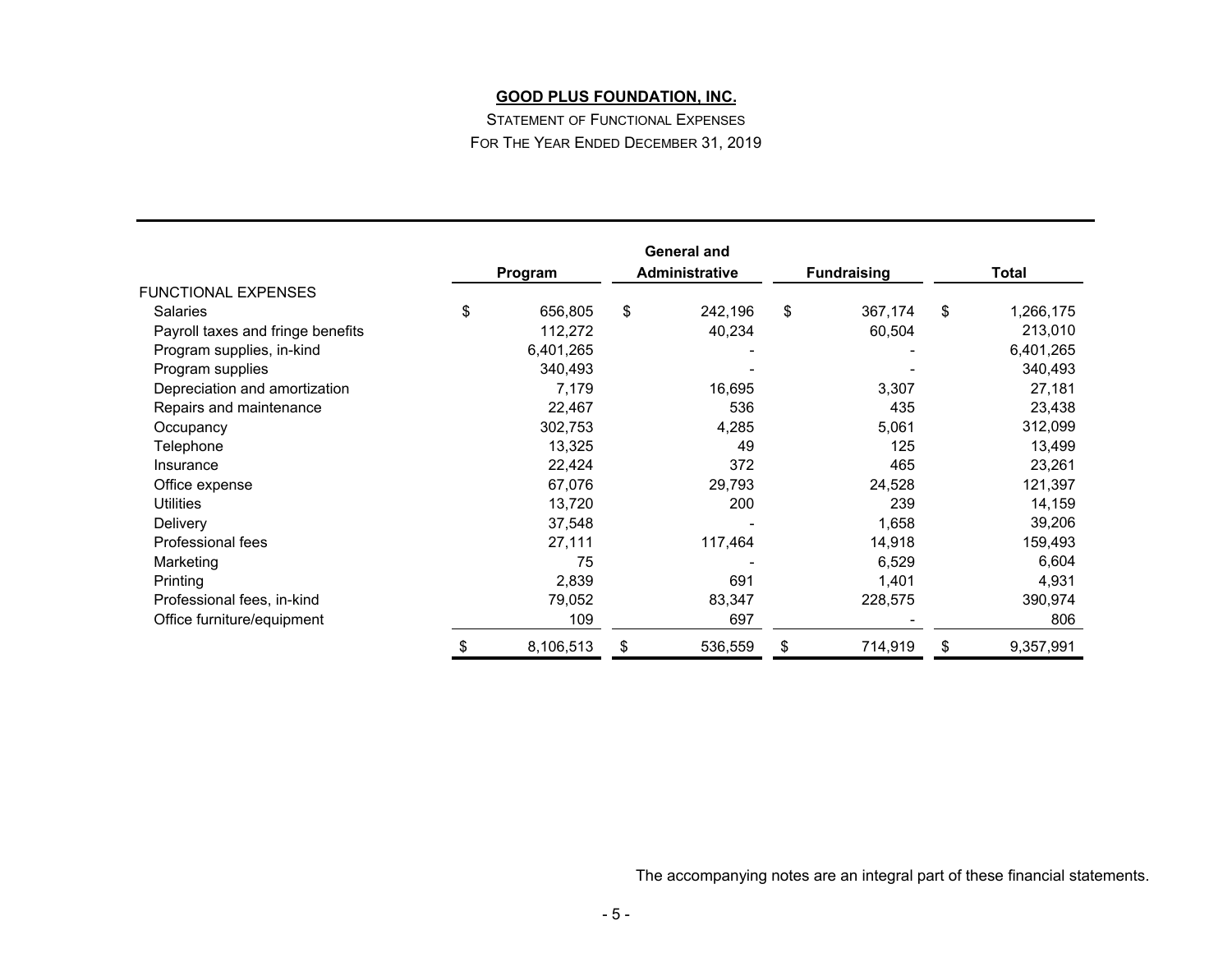STATEMENT OF FUNCTIONAL EXPENSES FOR THE YEAR ENDED DECEMBER 31, 2018

|                                   | Program         | <b>General and</b><br><b>Administrative</b> | <b>Fundraising</b> | <b>Total</b>    |
|-----------------------------------|-----------------|---------------------------------------------|--------------------|-----------------|
| <b>FUNCTIONAL EXPENSES</b>        |                 |                                             |                    |                 |
| <b>Salaries</b>                   | \$<br>650,928   | \$<br>213,480                               | \$<br>354,929      | \$<br>1,219,337 |
| Payroll taxes and fringe benefits | 150,570         | 48,676                                      | 65,064             | 264,310         |
| Program supplies, in-kind         | 7,232,715       |                                             |                    | 7,232,715       |
| Program supplies                  | 293,348         |                                             |                    | 293,348         |
| Depreciation and amortization     | 5,607           | 10,890                                      | 1,881              | 18,378          |
| Repairs and maintenance           | 19,336          | 791                                         | 1,262              | 21,389          |
| Occupancy                         | 267,537         | 3,878                                       | 4,623              | 276,038         |
| Telephone                         | 15,824          | 472                                         | 155                | 16,451          |
| Insurance                         | 16,828          | 2,650                                       | 4,648              | 24,126          |
| Office expense                    | 94,542          | 28,321                                      | 24,371             | 147,234         |
| <b>Utilities</b>                  | 12,356          | 434                                         | 674                | 13,464          |
| Delivery                          | 58,342          | 250                                         | 18                 | 58,610          |
| Professional fees                 | 8,524           | 49,753                                      | 2,003              | 60,280          |
| Marketing                         |                 |                                             | 125,973            | 125,973         |
| Printing                          | 3,808           | 459                                         | 814                | 5,081           |
| Professional fees, in-kind        | 40,390          | 153,637                                     |                    | 194,027         |
| Office furniture/equipment        | 242             | 2,405                                       | 101                | 2,748           |
|                                   | \$<br>8,870,897 | \$<br>516,096                               | \$<br>586,516      | \$<br>9,973,509 |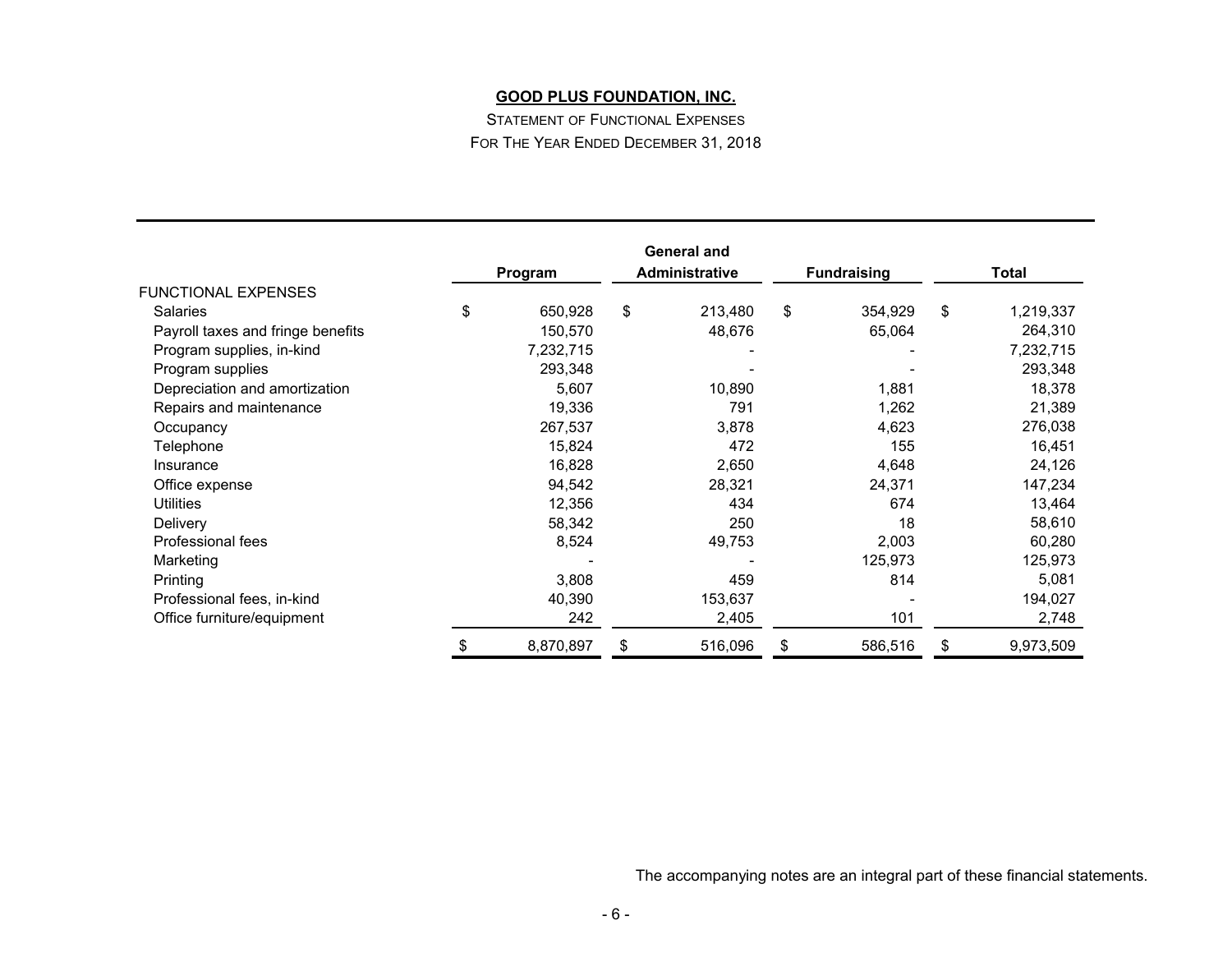#### STATEMENTS OF CASH FLOWS

## FOR THE YEARS ENDED DECEMBER 31, 2019 AND 2018

|                                                         | 2019            | 2018            |
|---------------------------------------------------------|-----------------|-----------------|
| CASH FLOWS FROM OPERATING ACTIVITIES                    |                 |                 |
| Change in net assets                                    | \$<br>1,530,643 | \$<br>212,444   |
| Adjustments to reconcile change in net assets           |                 |                 |
| to net cash (used in) provided by operating activities: |                 |                 |
| Depreciation and amortization                           | 27,181          | 18,378          |
| Unrealized (gain) loss on investments                   | (191, 420)      | 236,513         |
| Realized (gain) loss on investments                     | (42, 492)       | 13,153          |
| Donated investments                                     |                 | (6,972)         |
| Donated goods - contributions                           | (7,742,563)     | (6, 512, 024)   |
| Goods utilized in program expenses                      | 6,401,265       | 7,232,715       |
| Changes in operating assets and liabilities:            |                 |                 |
| Contributions receivable                                | (123, 450)      | (11, 550)       |
| Prepaid expenses and other assets                       | (8,505)         | 10,478          |
| Accounts payable and accrued expenses                   | 141,082         | (77, 712)       |
| NET CASH (USED IN) PROVIDED BY OPERATING ACTIVITIES     | (8, 259)        | 1,115,423       |
| CASH FLOWS FROM INVESTING ACTIVITIES                    |                 |                 |
| Purchases of property and equipment                     | (8, 184)        | (19, 784)       |
| Purchase of website                                     | (25,000)        |                 |
| Proceeds from sales of investments                      | 453,453         | 204,947         |
| Purchase of certificate of deposit                      |                 | (300,000)       |
| Reinvestment of CD interest                             | (3, 374)        |                 |
| Purchases of investments                                | (1, 114, 817)   | (739, 689)      |
| NET CASH USED IN INVESTING ACTIVITIES                   | (697, 922)      | (854,526)       |
| NET (DECREASE) INCREASE IN CASH AND CASH EQUIVALENTS    | (706, 181)      | 260,897         |
| CASH AND CASH EQUIVALENTS - BEGINNING OF YEAR           | 1,604,745       | 1,343,848       |
| CASH AND CASH EQUIVALENTS - END OF YEAR                 | \$<br>898,564   | \$<br>1,604,745 |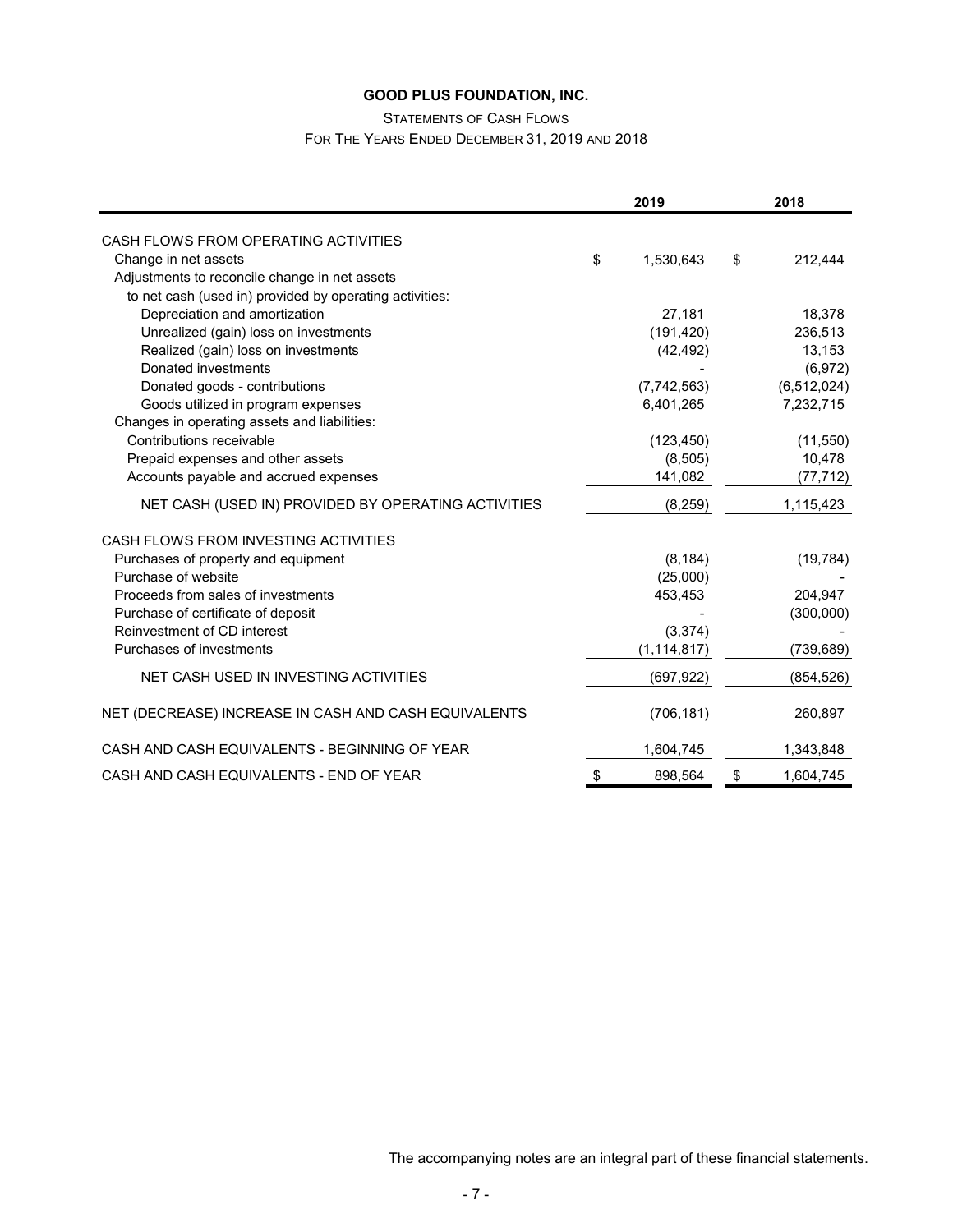#### **1. NATURE OF THE ORGANIZATION**

Good Plus Foundation, Inc. (the "Organization") was incorporated on February 26, 2001. On July 25, 2017, the board of directors approved the change of the Organization's name from The Baby Buggy, Inc. to Good Plus Foundation, Inc. The Organization's mission is to work to dismantle multi-generational poverty by pairing tangible goods with innovative services for low-income fathers, mothers and caregivers, creating an upward trajectory for the whole family. The Organization is an exempt organization for federal income tax purposes under Section 501(c)(3) of the Internal Revenue Code and under the corresponding provisions of the New York State tax laws. The Organization has been classified to be a publicly supported organization and not a private foundation under Section 509(a) and is qualified for deductible contributions as provided in Section 170(b)(1)(A)(vi). The Organization's primary source of income is contributions.

The Organization focuses on the following major segments:

**Education** – The Organization's educational program includes working in conjunction with agencies such as Early Head Start and Head Start that offer free, high-quality education for young children, as well as a range of health and family support services for their parents.

**Fatherhood -** The Organization's Fatherhood Initiative provides clothing, gear, and products for children of lowincome, non-custodial fathers enrolled in fathering programs at 13 organizations in New York City and Los Angeles. These programs help fathers feel empowered to embrace fatherhood and the responsibilities that accompany it and to provide poor fathers the tools they need to keep their children safe and healthy. The Organization also offers financial education workshops and benefits screening to help improve the family's overall and financial well-being.

**Health** – The primary focus is Nurse-Family Partnership ("NFP") programs in New York City, Jersey City, Los Angeles, Dallas, Detroit and Houston. NFP pairs poor first-time moms with a visiting nurse from the 20th week of pregnancy until her child's second birthday. Demonstrated impacts include better maternal health, lower rates of child abuse and childhood accidents, longer intervals between births, and better maternal employment and graduation rates.

**Intervention** – The Organization donates to programs that provide services for at-risk children and families who are living in poverty and faced with challenging circumstances. These programs offer case management, counseling, advocacy, and parenting workshops, as well as crisis intervention when necessary.

#### **2. SIGNIFICANT ACCOUNTING POLICIES**

#### **Financial Statement Presentation**

The Organization's financial statements have been prepared on the accrual basis of accounting in accordance with accounting principles generally accepted in the United States of America ("U.S. GAAP").

This classification of the Organization's net assets and its support, revenues, and expenses is based on the existence or absence of donor-imposed restrictions. It requires that the amounts for each of the two classes of net assets – with donor restrictions or without donor restrictions – be displayed in a statement of financial position and that the amount of change in each of those classes of net assets be displayed in a statement of activities. These classes are defined as follows:

Net Assets with Donor Restrictions consist of contributions and other inflows of assets whose use is subject to donor-imposed restrictions that are more specific than broad limits reflecting the nature of the not-for-profit entity, the environment in which it operates, and the purposes specified in its articles of incorporation or bylaws or comparable documents. Donor-imposed restrictions may be temporary in nature, such as stipulating that resources may be used only after a specified date or limited to specific programs or services. Certain donor-imposed restrictions are perpetual in nature.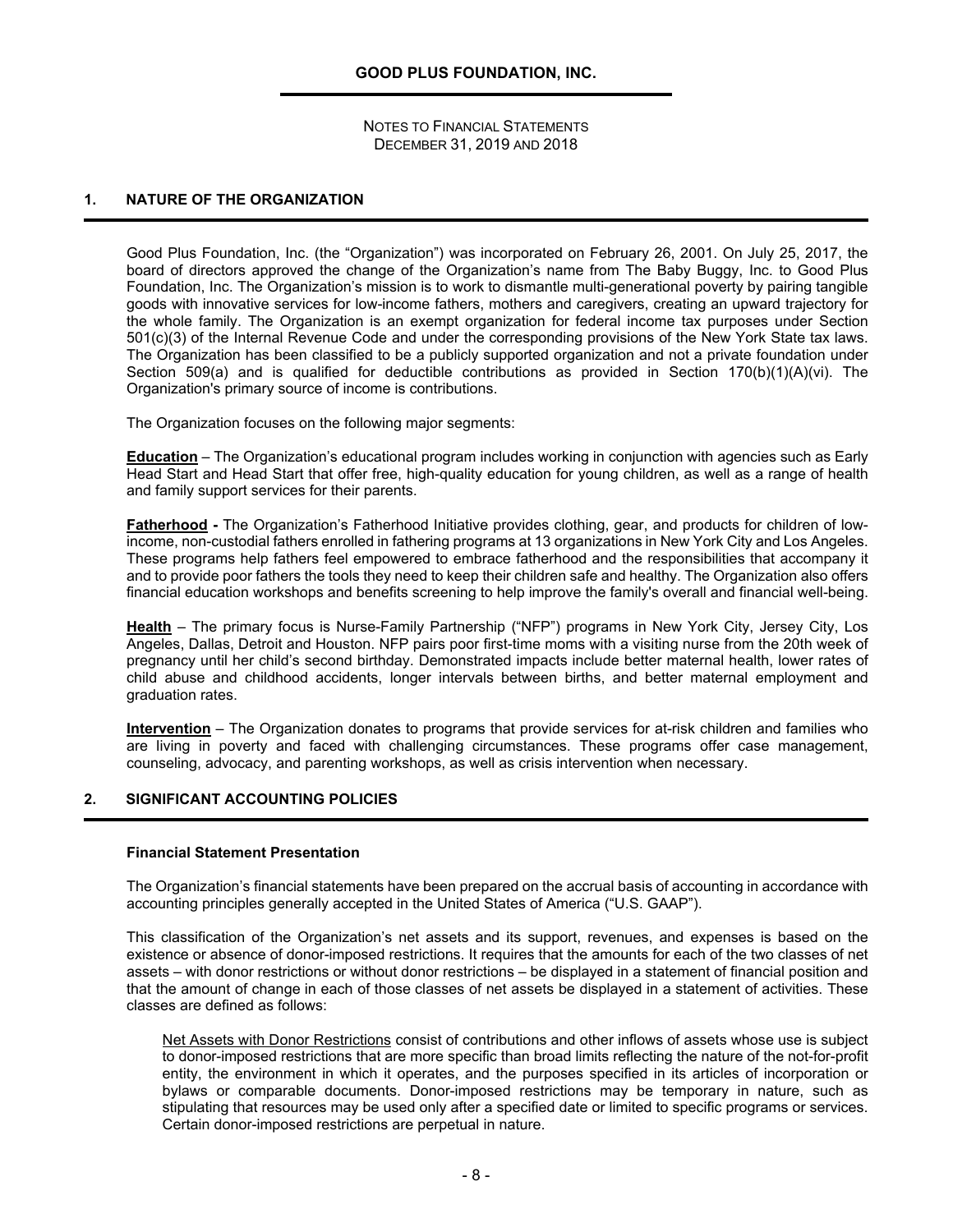#### **2. SIGNIFICANT ACCOUNTING POLICIES (CONTINUED)**

#### **Financial Statement Presentation (continued)**

Net Assets without Donor Restrictions consist of contributions and other inflows of assets whose use is not subject to donor-imposed restrictions. This net asset category includes both contributions not subject to donor restrictions and exchange transactions.

Unconditional contributions without donor restrictions are recognized as revenue or support in changes in net assets without donor restrictions when received or promised. Contributions subject to donor restrictions are recognized in changes in net assets with donor restrictions. When a purpose restriction is satisfied or when a time restriction expires, the contribution is reported as net assets released from restrictions and is recognized in changes in net assets without donor restrictions.

#### **Cash and Cash Equivalents**

The Organization considers all highly liquid instruments purchased with an original maturity of three months or less to be cash equivalents.

#### **Investments**

Investments are recorded at fair value based upon quoted market prices. The related dividend and interest income is recorded as income without donor restrictions in the statements of activities.

#### **Certificate of Deposit**

The certificate of deposit can only be redeemed by its issuer and therefore does not meet the accounting definition of a security. Accordingly, it is measured at cost.

#### **Contributions Receivable**

Contributions receivable represent unconditional promises to give by donors. For the years ended December 31, 2019 and 2018, the Organization had contributions receivable of \$135,000 and \$11,550, respectively. The Organization considers all gifts of long-lived assets to be donor restricted. The Organization uses the allowance method to determine uncollectible contributions receivable. Such allowance is based on management's assessment of the creditworthiness of its donors, the age of the receivables, as well as current economic conditions and historical information. The Organization has determined that no allowance for uncollectible contributions receivable is necessary as of December 31, 2019 and 2018. Unless material, the Organization does not discount long-term receivables.

#### **Inventory**

Inventory is stated at cost, if purchased, or at fair value, if available, or at the value placed by the donors on the date of donation, if contributed. Inventory is stated at the lower of cost or market, with cost being determined by the first-in, first-out method.

#### **Property and Equipment**

Property and equipment are stated at cost and are being depreciated on the straight-line method over the estimated useful lives of the assets (Note 5). The Organization has established a \$1,000 threshold above which assets are capitalized.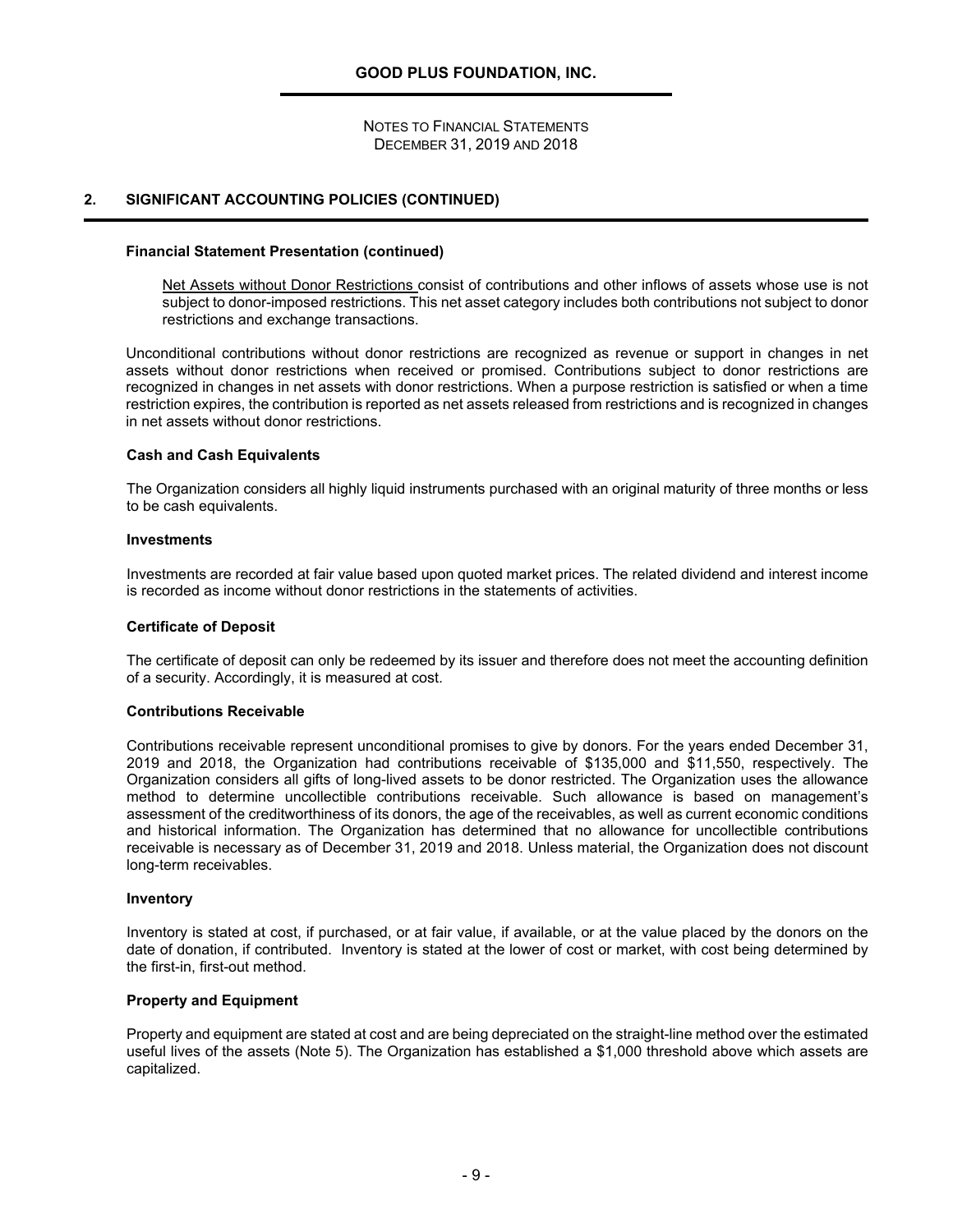#### **2. SIGNIFICANT ACCOUNTING POLICIES (CONTINUED)**

#### **Revenue Recognition**

Transfers of cash or other assets or settlement of liabilities that are both voluntary and nonreciprocal are recognized as contributions. Reciprocal transfers in which each party receives and sacrifices goods or services with approximate commensurate value are recognized as exchange transactions.

Contributions may either be conditional or unconditional. A contribution is considered conditional when the donor imposes both a barrier and a right of return. Conditional contributions are recognized as revenue on the date all donor-imposed barriers are overcome or explicitly waived by the donor. Barriers may include specific and measurable outcomes, limitations on the performance of an activity and other stipulations related to the contribution.

Unconditional contributions may or may not be subject to donor-imposed restrictions. Donor-imposed restrictions limit the use of the donated assets but are less specific than donor-imposed conditions.

A donor has a right of return of any assets transferred or a right of release of its obligation to transfer any assets in the event the Organization fails to overcome one or more barriers. Assets received before the barrier is overcome are accounted for as refundable advances.

The Organization adopted Accounting Standards Update (ASU) 2014-09, *Revenue from Contracts with Customers* (Topic 606) on January 1, 2019 using the modified retrospective method applied to all contracts not completed as of the date of adoption. The modified retrospective adoption method requires the Organization to record a transition adjustment for the new revenue standard, if any, as a cumulative effect adjustment to beginning net assets as of the date of adoption. Therefore, any comparative information has not been adjusted. No adjustment to the Organization's beginning net assets was required as a result of adopting Topic 606.

The Organization applies Topic 606 to exchange transactions when applicable. Most of the Organization's revenue for the years ended December 31, 2019 and 2018 were from non-exchange transaction revenue sources including contributions, in-kind contributions and investment income.

Topic 606 applies to the portion of the Organization's special events income that is determined to be an exchange transaction. The Organization conducts special events in which a portion of the gross proceeds paid by the participant represents payment for the direct cost of the benefits received by the participant at the event. Unless a verifiable, objective means exists to demonstrate otherwise, the fair value of meals and entertainment provided at special events is measured at the actual cost to the Organization. The direct costs of the special events which ultimately benefit the donor rather than the Organization are recorded as exchange transaction revenue and exchange transaction expense. All proceeds received in excess of the direct costs are recorded as special events income in the accompanying statements of activities.

For the years ended December 31, 2019 and 2018, the Organization reported special events income of \$627,524 and \$3,229,980, respectively, and expense of \$143,416 and \$1,168,759, respectively. The direct costs of special events include expenses for the benefit of the donor. For example, meal and facility rentals are considered direct costs of special events.

#### **In-Kind Contributions**

The Organization receives contributions of donated non-cash assets that are an integral part of its operations. Such assets are recognized as income as contributions in-kind and expensed as in-kind at their values based on market values of items donated or on current prices at the time of donation. Contributions are recorded in the period received.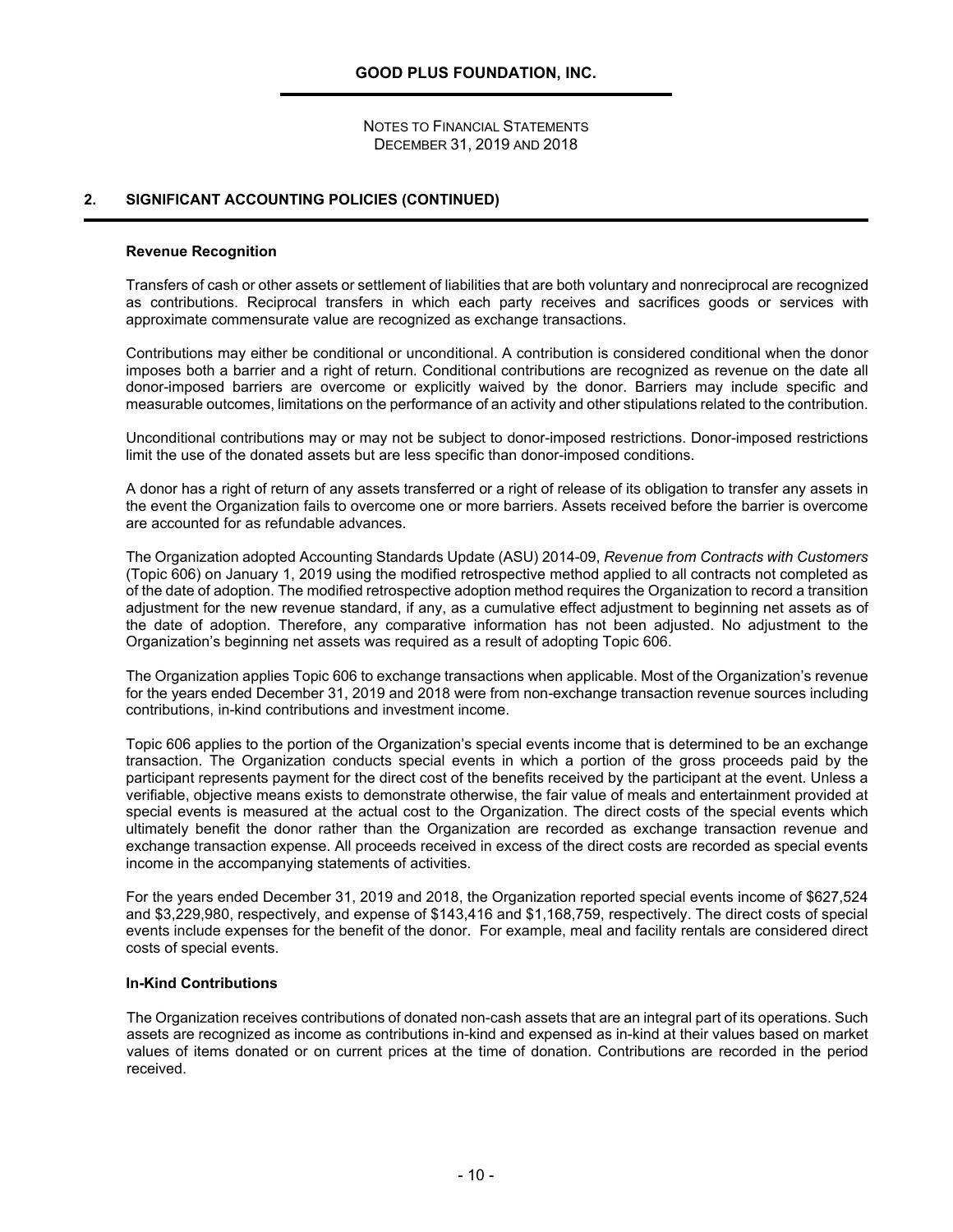#### **2. SIGNIFICANT ACCOUNTING POLICIES (CONTINUED)**

#### **Donated Services**

Donated services are recognized as revenue, if the services received create or enhance non-financial assets, require specialized skills provided by individuals possessing those skills and typically need to be purchased if not provided by donation. Accordingly, the Organization does not record the value of those volunteer hours that do not meet the criteria for recognition under U.S. GAAP.

#### **Functional Allocation of Expenses**

Expenses that can be directly identified with the program or supporting service to which they relate are charged accordingly. Other expenses by function have been allocated among program and supporting service classifications using payroll allocation.

#### **Use of Estimates**

The preparation of financial statements in conformity with U.S. GAAP requires management to make estimates and assumptions that affect the reported amounts of assets and liabilities and disclosures of contingent assets and liabilities at the date of the financial statements and the reported amounts of revenues and expenses during the reporting period. Actual results could differ from those estimates.

#### **Income Taxes**

The Organization files informational returns in the federal and New York State jurisdictions. The Organization is generally no longer subject to income tax examinations by the Internal Revenue Service or New York State for returns filed before 2016.

The accounting standard for uncertainty in income taxes prescribes a minimum recognition threshold and measurement methodology that a tax position taken or expected to be taken in a tax return is required to meet before being recognized in the financial statements. It also provides guidance for derecognition, classification, interest and penalties, disclosure, and transition.

The Organization does not expect a significant increase or decrease to the total amounts of unrecognized tax positions during the year ended December 31, 2019. However, the Organization may be subject to audit by tax authorities. The Organization believes that it has appropriate support for the positions taken on its tax returns. Nonetheless, the amounts ultimately paid, if any, upon resolution of the issues raised by the taxing authorities may differ materially from the amounts accrued for each year. Management believes that its nonprofit status would be sustained upon examination.

Should there be interest on underpayments of income tax, the Organization would classify it as interest expense. The Organization would classify penalties in connection with underpayments of income tax as other expense.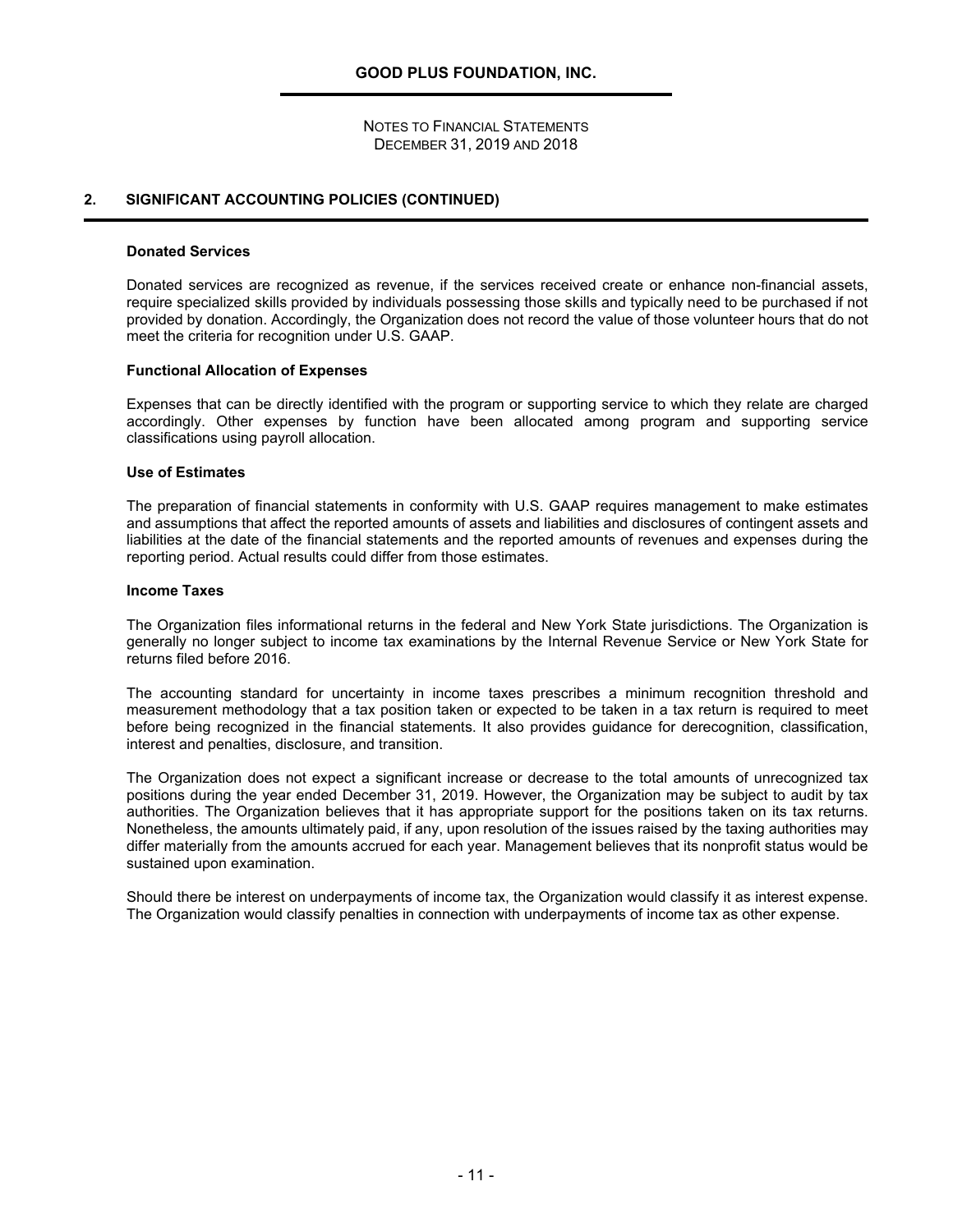#### **2. SIGNIFICANT ACCOUNTING POLICIES (CONTINUED)**

#### **Fair Value Measurements and Fair Value - Definition and Hierarchy**

Fair value is defined as the price that would be received to sell an asset or paid to transfer a liability in an orderly transaction between market participants at the measurement date.

Accounting standards establish a fair value hierarchy for inputs used in measuring fair value that maximizes the use of observable inputs and minimizes the use of unobservable inputs by requiring the most observable units be used when available. Observable inputs are those that market participants would use in pricing the asset or liability based on market data obtained from sources independent of the Organization. Unobservable inputs reflect the Organization's assumption about inputs used by market participants at the measurement date. The fair value hierarchy is categorized into three levels based on inputs as follows:

Level 1 - Valuation based on quoted prices in active markets for identical assets or liabilities that the Organization has the ability to access.

Level 2 - Valuation based on quoted prices for similar assets or liabilities in active markets; for identical or similar assets or liabilities in inactive markets; inputs other than quoted prices that are observable for the asset or liability; or inputs that are derived principally or corroborated by observable market data by correlation or other means.

Level 3 - Valuation based on inputs that are unobservable and significant to the overall fair value measurement.

#### **Adopted Accounting Pronouncement**

Effective as of January 1, 2019, the Organization adopted ASU 2014-09, *Revenue from Contracts with Customers* (Topic 606). The update outlines a single comprehensive model for entities to use in accounting for revenue arising from contracts with customers and supersedes most current recognition guidance, including industry-specific guidance. The core principle of the revenue recognition standard is that an entity recognizes revenue to depict the transfer of goods or services to customers in an amount that reflects the consideration to which the entity expects to be entitled in exchange for those goods or services. The adoption of this update had no effect on the Organization's financial position and changes in net assets. See Revenue Recognition above.

#### **Recent Accounting Pronouncement**

In February 2016, the Financial Accounting Standards Board ("FASB") issued an accounting standards update which amends existing lease guidance. The update requires lessees to recognize a right-of-use asset and related lease liability for many operating leases now currently off-balance sheet under current U.S. GAAP. Also, the FASB has issued amendments to the update with practical expedients related to land easements and lessor accounting. The Organization is currently evaluating the effect the update will have on its financial statements.

The update originally required transition to the new lease guidance using a modified retrospective approach which would reflect the application of the update as of the beginning of the earliest comparative period presented. A subsequent amendment to the update provides an optional transition method that allows entities to initially apply the new lease guidance with a cumulative-effect adjustment to the opening balance of equity in the period of adoption. If this optional transition method is elected, after the adoption of the new lease guidance, the Organization's presentation of comparative periods in the financial statements will continue to be in accordance with current lease accounting. The Organization is evaluating the method of adoption it will elect. The update is effective for fiscal years beginning after December 15, 2020, and for interim periods within fiscal years beginning after December 15, 2021, with early application permitted.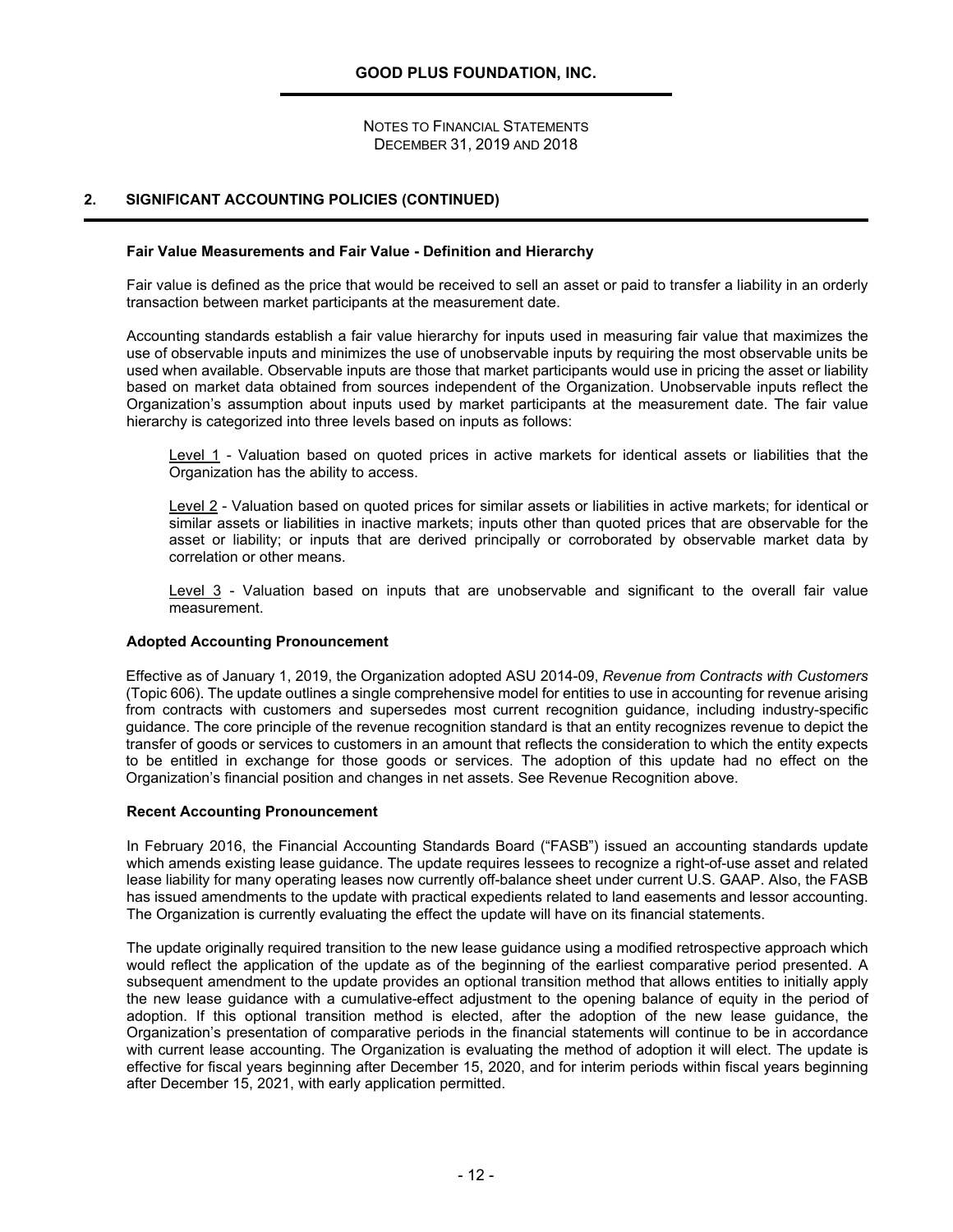#### **3. INVESTMENTS**

#### **Determination of Fair Values**

The valuation methodologies used to determine the fair values of assets and liabilities under the "exit price" notion reflect market-participant objectives and are based on the application of the fair value hierarchy that prioritizes observable market inputs over unobservable inputs. The Organization determines the fair values of certain financial assets based on quoted market prices.

The mutual funds and exchange traded and closed-end funds are recorded at fair value using quoted market prices.

The preceding method described may produce a fair value calculation that may not be indicative of net realizable value or reflective of future fair value. Furthermore, although the Organization believes its valuation methods are appropriate and consistent with other market participants, the use of different methodologies or assumptions to determine the fair value of certain financial instruments could result in a different fair value measurement at the reporting date.

The Organization's investments are exposed to various risks such as interest rate, market, and credit risks. Due to the level of risks associated with these investments, it is at least reasonably possible that changes in the values of these investments will occur in the near term and that such changes could materially affect the amounts reported in the statements of financial position and activities.

The following tables present by level, within the fair value hierarchy, the Organization's investments at fair value as of December 31, 2019 and 2018. As required by fair value measurement accounting standards, investments are classified in their entirety based upon the lowest level of input that is significant to the fair value measurement. The investments are all classified as net assets without donor restrictions.

|                                                      |    |                                                                            |    | Quoted Market<br>Prices in Active                  |    |                                                            |                                                 |  |
|------------------------------------------------------|----|----------------------------------------------------------------------------|----|----------------------------------------------------|----|------------------------------------------------------------|-------------------------------------------------|--|
|                                                      |    | Fair Value on a<br>Recurring Basis                                         |    | Market for<br><b>Identical Assets</b><br>(Level 1) |    | <b>Other Significant</b><br>Observable<br>Inputs (Level 2) | Significant<br>Unobservable<br>Inputs (Level 3) |  |
| December 31, 2019                                    |    |                                                                            |    |                                                    |    |                                                            |                                                 |  |
| Exchange traded and closed-end funds<br>Mutual funds | \$ | 1,242,451<br>1,363,781                                                     | \$ | 1,242,451<br>1,363,781                             | \$ |                                                            | \$                                              |  |
|                                                      | S  | 2,606,232                                                                  | \$ | 2,606,232                                          | \$ |                                                            | \$                                              |  |
|                                                      |    |                                                                            |    | <b>Quoted Market</b><br>Prices in Active           |    |                                                            |                                                 |  |
|                                                      |    |                                                                            |    | Market for                                         |    | <b>Other Significant</b>                                   | Significant                                     |  |
|                                                      |    | Fair Value on a<br><b>Identical Assets</b><br>Recurring Basis<br>(Level 1) |    | Observable<br>Inputs (Level 2)                     |    |                                                            | Unobservable<br>Inputs (Level 3)                |  |
| December 31, 2018                                    |    |                                                                            |    |                                                    |    |                                                            |                                                 |  |
| Exchange traded and closed-end funds<br>Mutual funds | \$ | 1,232,268<br>478,688                                                       | \$ | 1,232,268<br>478,688                               | \$ |                                                            | \$                                              |  |
|                                                      | \$ | 1,710,956                                                                  | \$ | 1,710,956                                          | \$ |                                                            |                                                 |  |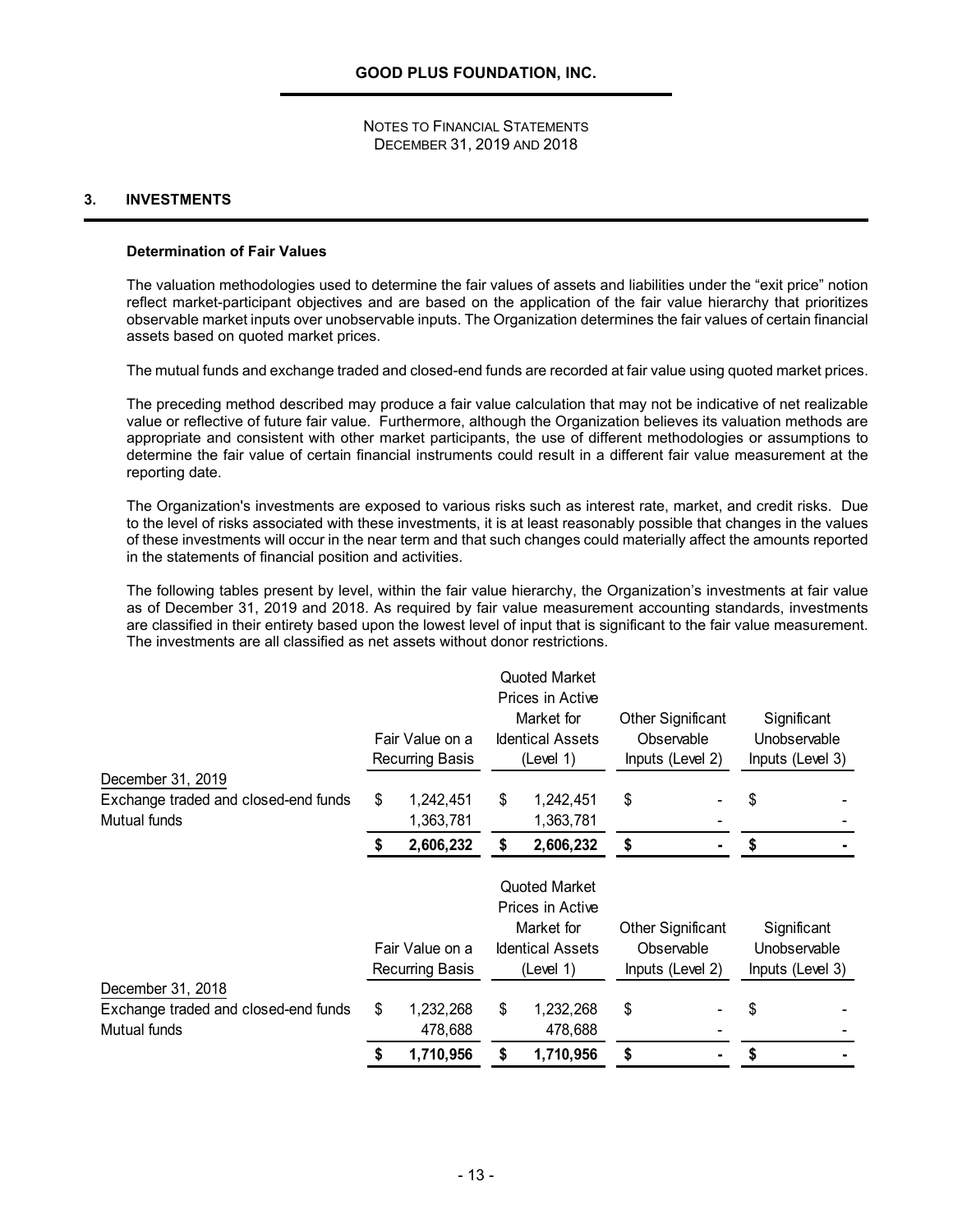## **3. INVESTMENTS (CONTINUED)**

#### **Determination of Fair Values (continued)**

The aggregate cost basis, gross unrealized gains and losses, and fair market value of the stocks and mutual funds at December 31, 2019 and 2018, are as follows:

|                                                                           | Cost                         | Gross<br>Unrealized<br>Gains | Gross<br>Unrealized<br>Losses |    | <b>Fair Value</b>      |
|---------------------------------------------------------------------------|------------------------------|------------------------------|-------------------------------|----|------------------------|
| December 31, 2019<br>Exchange traded and closed-end funds<br>Mutual funds | \$<br>1,103,852<br>1,372,600 | \$<br>138,599                | \$<br>(8, 819)                | \$ | 1,242,451<br>1,363,781 |
|                                                                           | 2,476,452                    | \$<br>138,599                | \$<br>(8, 819)                | S  | 2,606,232              |
| December 31, 2018<br>Exchange traded and closed-end funds<br>Mutual funds | \$<br>1,298,524<br>493,388   | \$<br>٠                      | \$<br>(66, 256)<br>(14, 700)  | \$ | 1,232,268<br>478,688   |
|                                                                           | 1,791,912                    | \$                           | (80, 956)                     | S  | 1,710,956              |

The components of the activity of the Organization's stocks and mutual funds as of December 31, 2019 and 2018 were as follows:

| December 31,                                                 | 2019        | 2018        |
|--------------------------------------------------------------|-------------|-------------|
| Investments, beginning of year                               | \$1,710,956 | \$1,418,908 |
| Purchases of investments                                     | 1,114,817   | 739,689     |
| Sales of investments                                         | (453, 453)  | (204, 947)  |
| Realized gain (loss) on sale of investments                  | 42,492      | (13, 153)   |
| Unrealized gain (loss) on investments reported at fair value | 191,420     | (236, 513)  |
| Donated investments                                          |             | 6,972       |
| Investments, end of year                                     | \$2,606,232 | \$1,710,956 |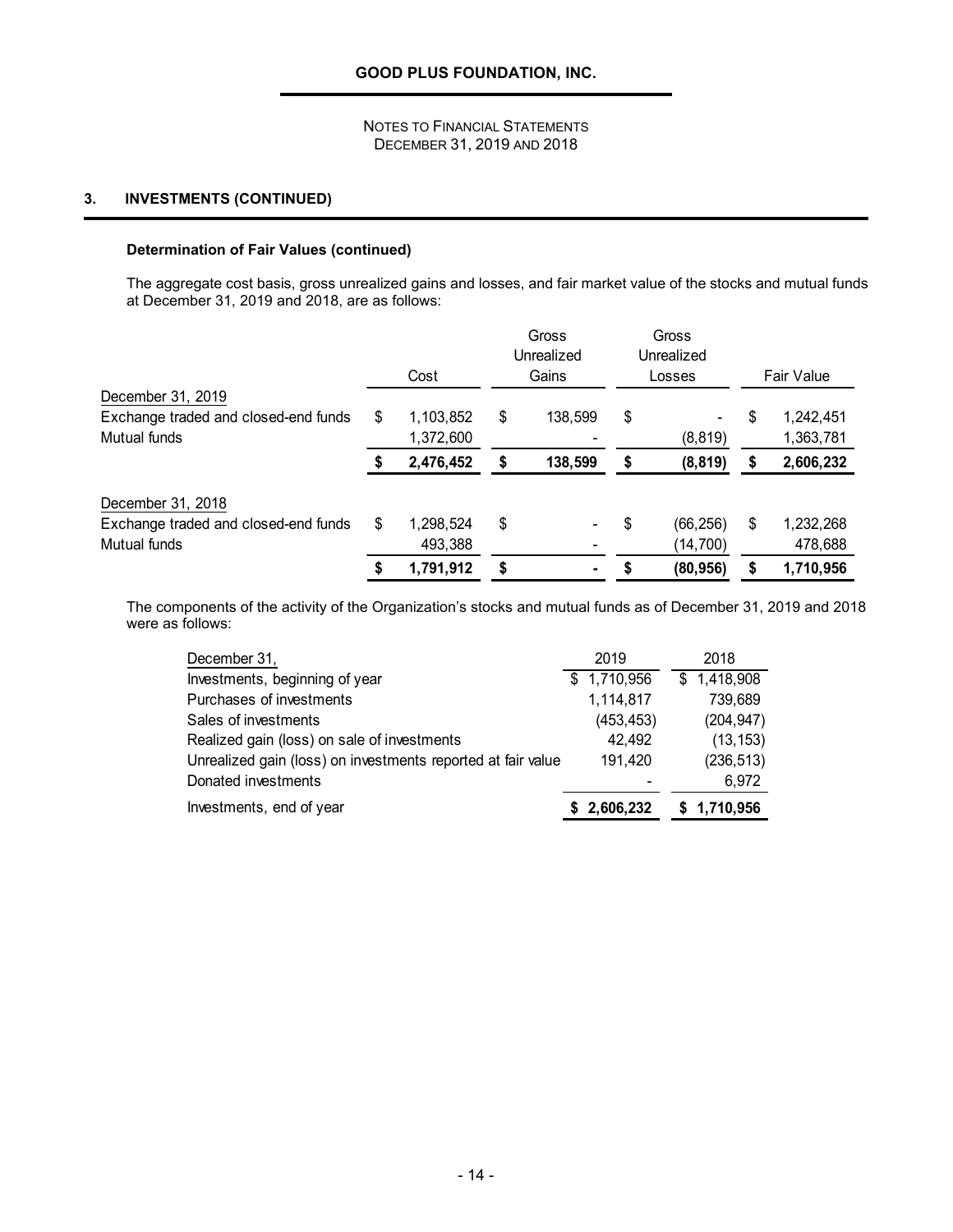#### **4. LIQUIDITY MANAGEMENT AND AVAILABILITY OF RESOURCES**

The Organization maintains a policy of structuring its financial assets to be available as its general expenditures, liabilities and other obligations come due. The Organization maintains on average \$600,000 in its checking account for general and recurring expenditures and obligations. The Organization invests cash in excess of monthly requirements. The Organization also maintains a separate form of operational reserve with the objective of setting aside funds to be drawn upon in the event of a budget deficit or any financial distress. These reserve funds are held in money market funds and fixed-income securities in the investment account. The current balance of this reserve is included in the cash and cash equivalents amount on the statements of financial position.

| December 31,                                                                               |     | 2019      | 2018            |
|--------------------------------------------------------------------------------------------|-----|-----------|-----------------|
| Cash and cash equivalents                                                                  | \$. | 898,564   | \$<br>1,604,745 |
| <b>Investments</b>                                                                         |     | 2,606,232 | 1,710,956       |
| Certificate of deposit, at cost                                                            |     | 303,374   | 300,000         |
| Contributions receivable                                                                   |     | 135,000   | 11,550          |
| Total financial assets available within one year                                           |     | 3,943,170 | 3,627,251       |
| Less: amounts unavailable for general expenditures<br>within one year due to:              |     |           |                 |
| Restricted by donors with time and purpose restrictions                                    |     | 125.541   | 22,577          |
| Total financial assets available to management<br>for general expenditures within one year |     | 3,817,629 | 3,604,674       |

#### **5. PROPERTY AND EQUIPMENT**

Property and equipment consist of the following as of December 31,:

|                                             |    | 2019               | 2018                     | Estimated<br>Useful Lives |
|---------------------------------------------|----|--------------------|--------------------------|---------------------------|
| Equipment<br>Less: accumulated depreciation | \$ | 77.698<br>(58,672) | \$<br>69.514<br>(46,491) | 3-5 Years                 |
|                                             | S  | 19.026             | 23,023                   |                           |

Depreciation expense was \$12,181 and \$8,378 for the years ended December 31, 2019 and 2018, respectively.

#### **6. WEBSITE**

Development costs related to the Organization's website amounting to \$50,000 have been capitalized as of December 31, 2016 and an additional \$25,000 has been capitalized during 2019. These costs are amortized over the estimated life of five years using the straight-line method. Amortization expense for the years ended December 31, 2019 and 2018 totaled \$15,000 and \$10,000. Accumulated amortization as of December 31, 2019 and 2018 totaled \$45,000 and \$30,000, respectively.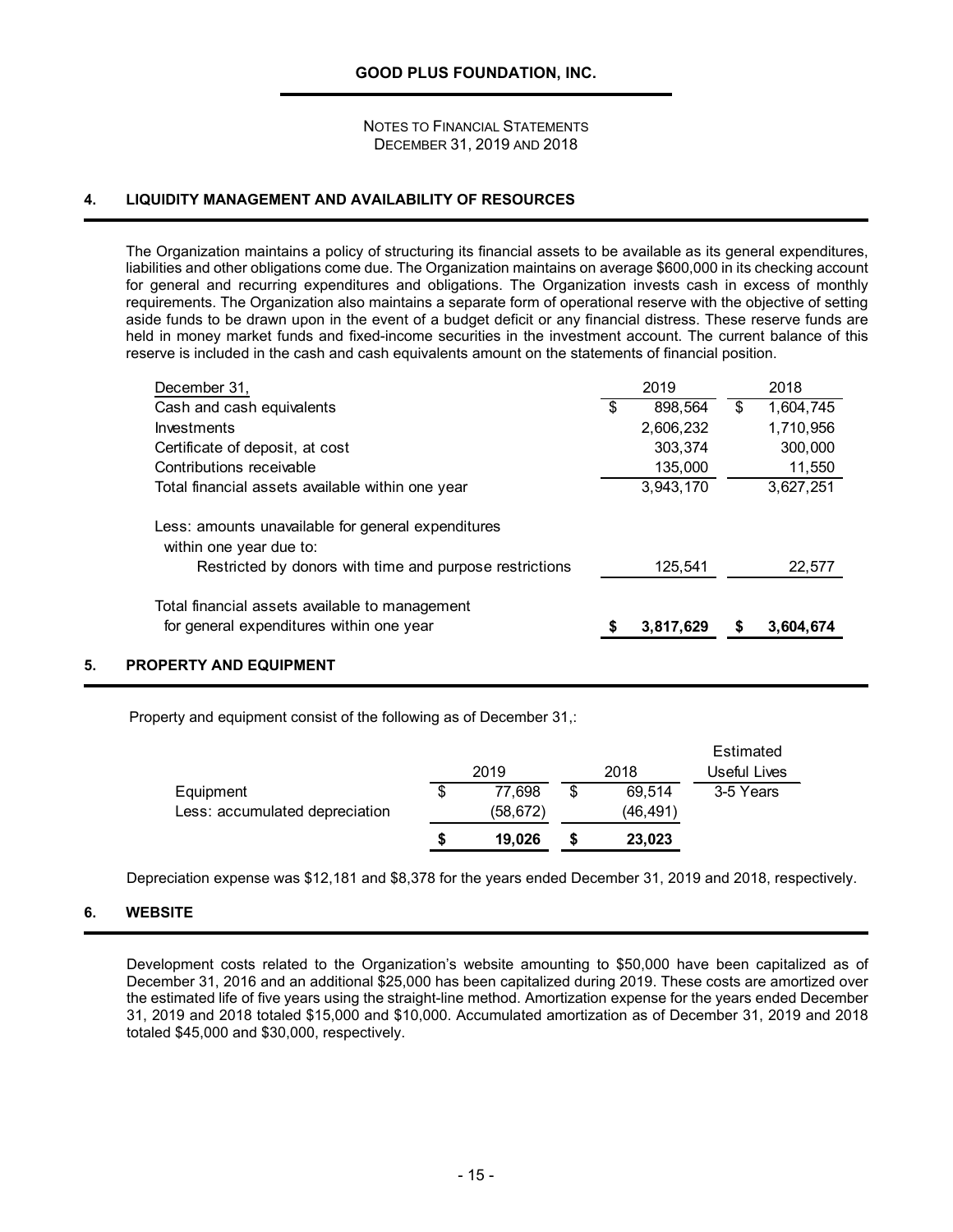#### **7. INVENTORY**

As of December 31, 2019 and 2018, inventory consists of clothing and essential baby gear amounting to \$2,363,233 and \$1,021,935, respectively.

#### **8. IN-KIND CONTRIBUTIONS**

During the years ended December 31, 2019 and 2018, the Organization recognized total in-kind contributions of \$8,133,537 and \$6,706,051, respectively. Included in these amounts are donated legal, events and professional services amounting to \$390,974 and \$194,027, respectively. In-kind contributions consist of goods and specialized services donated by corporations and individuals which are recorded on the date of donation.

#### **9. RETIREMENT PLAN**

The Organization adopted a 403(b) retirement plan (the "Plan") which covers most of the employees. The Plan is a defined contribution plan. Employees are eligible to make elective deferrals beginning on their date of hire. Those employees who have completed six months of employment and are employed on the last day of the Plan year are also eligible for a discretionary non-elective employer contribution. For the years ended December 31, 2019 and 2018, the Organization did not make any contributions to the Plan.

#### **10. COMMITMENTS AND CONTINGENCIES**

In January 2019, the Organization signed a non-cancelable operating lease for office space in New York, which expires on December 31, 2022.

In February 2018, the Organization signed a non-cancelable operating lease for office and storage space for their Los Angeles operations, which expires on April 30, 2021.

At December 31, 2019, future minimum lease payments were as follows:

|                         | S   | 764,786 |
|-------------------------|-----|---------|
| 2022                    |     | 206,211 |
| 2021                    |     | 241,623 |
| 2020                    | \$. | 316.952 |
| Year ended December 31, |     |         |

Rent expense for the years ended December 31, 2019 and 2018 was \$312,099 and \$276,038 respectively.

#### **11. CONCENTRATIONS**

Financial instruments that potentially subject the Organization to concentrations of credit risk consist principally of cash deposits. Accounts at each institution are insured by the Federal Deposit Insurance Corporation up to \$250,000.

For the year ended December 31, 2019, two companies donated approximately \$1,434,000 in products to the Organization, which amounted to approximately 21% of the Organization's total corporate in-kind contributions for the year.